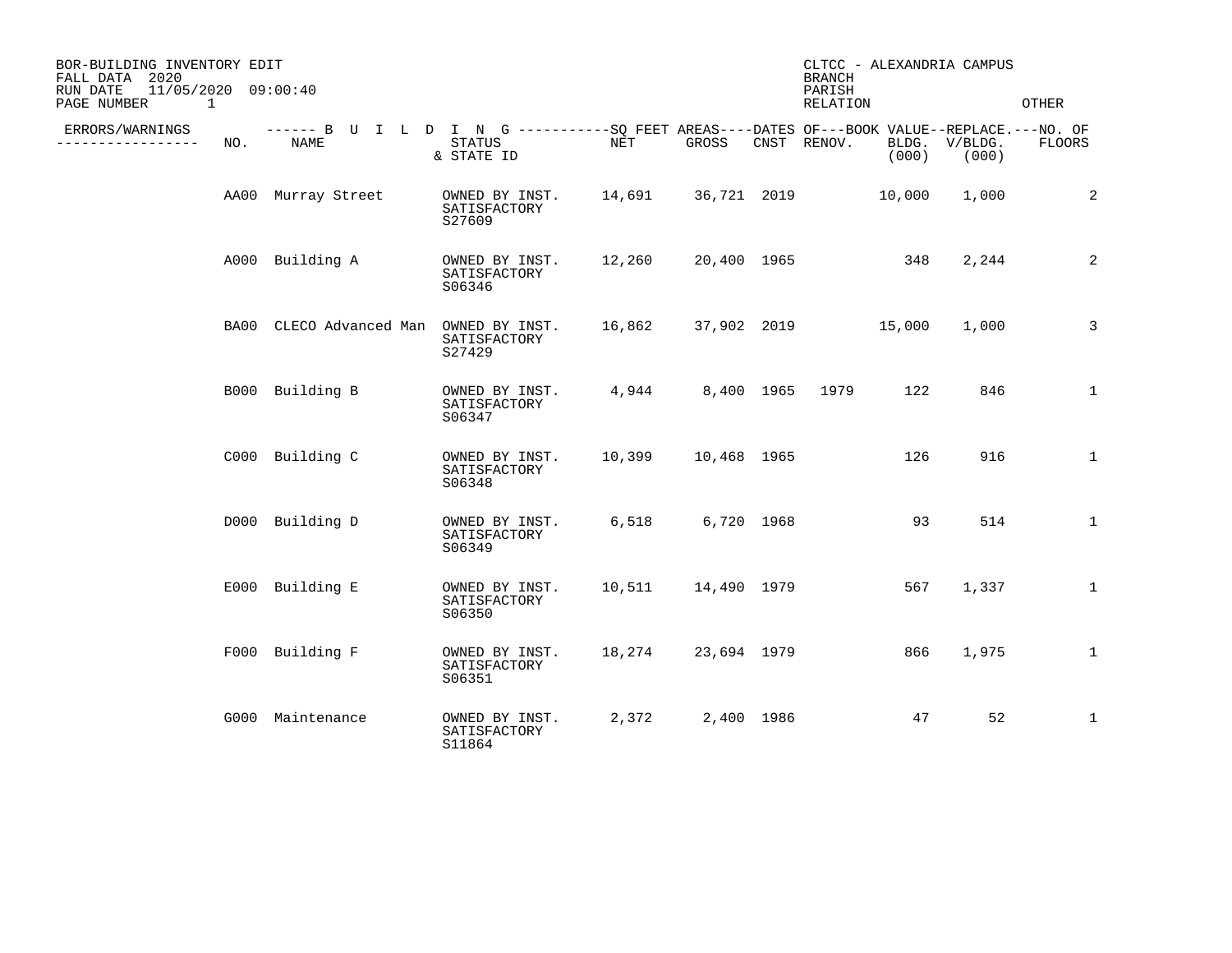| BOR-BUILDING INVENTORY EDIT<br>2020<br>FALL DATA<br>11/05/2020<br>RUN DATE<br>PAGE NUMBER | 2    | 09:00:40                         |                                          |       |                                                                               |          | CLTCC - ALEXANDRIA CAMPUS<br><b>BRANCH</b><br>PARISH<br><b>RELATION</b> |                |                  | OTHER        |
|-------------------------------------------------------------------------------------------|------|----------------------------------|------------------------------------------|-------|-------------------------------------------------------------------------------|----------|-------------------------------------------------------------------------|----------------|------------------|--------------|
| ERRORS/WARNINGS                                                                           | NO.  | B<br>------<br>τT<br><b>NAME</b> | N<br>G<br><b>STATUS</b><br>& STATE ID    | NET   | -----------SO FEET AREAS----DATES OF---BOOK VALUE--REPLACE.---NO. OF<br>GROSS | CNST     | RENOV.                                                                  | BLDG.<br>(000) | V/BLDG.<br>(000) | FLOORS       |
|                                                                                           | H000 | Storage                          | OWNED BY INST.<br>SATISFACTORY<br>S12052 | 282   |                                                                               | 288 1996 |                                                                         | 3              | 3                | $\mathbf 1$  |
|                                                                                           |      | I000 Ford                        | OWNED BY INST.<br>SATISFACTORY<br>S12040 | 2,184 | 3,120 1996                                                                    |          |                                                                         | 143            | 234              | 1            |
|                                                                                           | J000 | Equipment Shed                   | OWNED BY INST.<br>SATISFACTORY<br>S11865 | 510   |                                                                               | 514 1996 |                                                                         | 6              | $7\phantom{.0}$  | $\mathbf{1}$ |
|                                                                                           | L000 | Portable Building                | OWNED BY INST.<br>SATISFACTORY<br>S12370 | 370   |                                                                               | 384 1995 |                                                                         | 3              | 7                | $\mathbf{1}$ |
| U                                                                                         | M000 | Mechanical Buildin               | OWNED BY INST.<br>SATISFACTORY<br>S06352 |       |                                                                               | 957 1979 |                                                                         | 15             | 32               | 1            |